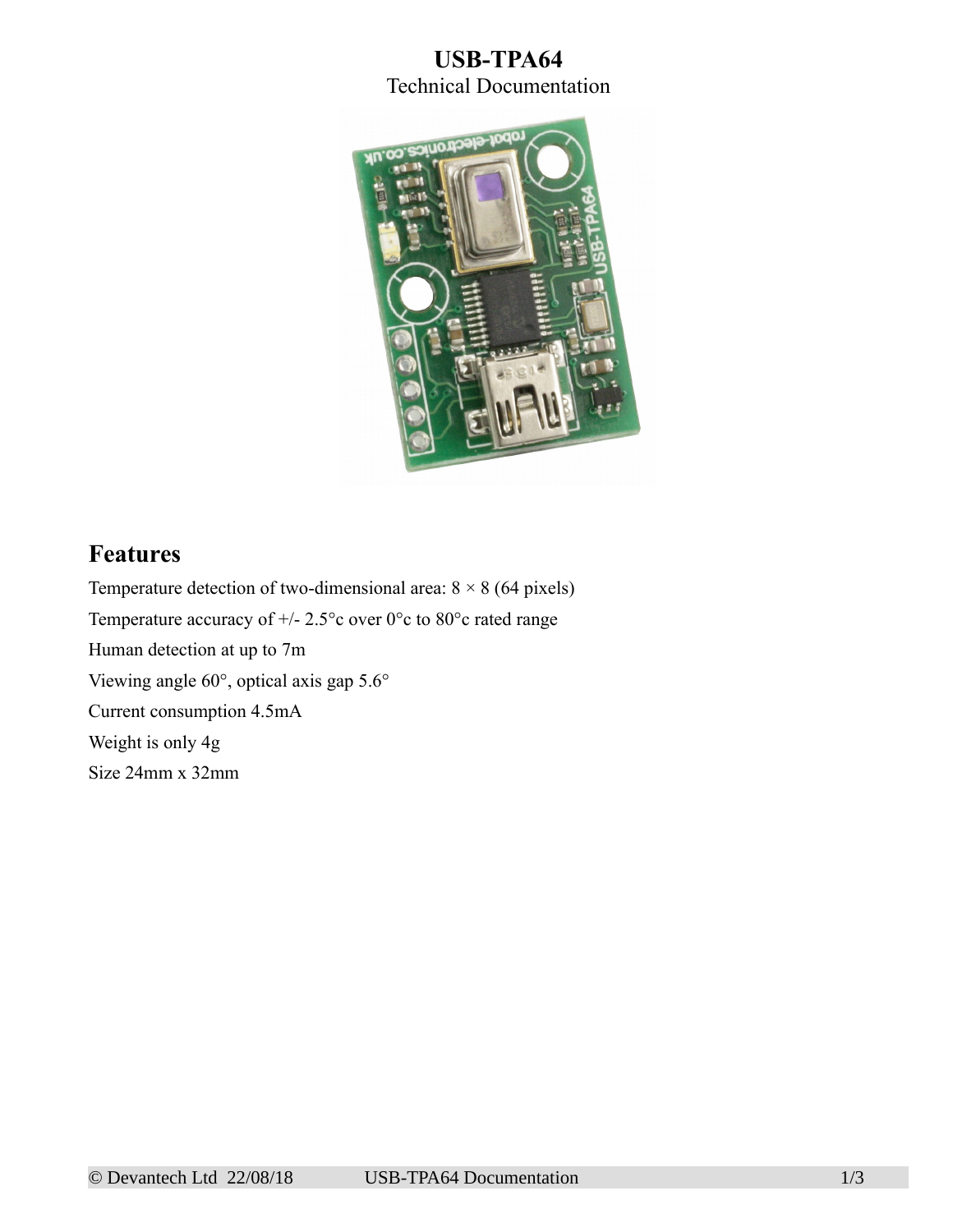# **Commands**

| Command | Action                                                                             |
|---------|------------------------------------------------------------------------------------|
| 0x38    | Get serial number - returns 8 byte ASCII formatted serial number                   |
| 0x5A    | Get module info - returns 2 bytes. Module Id (37 for USB-TPA64), Firmware version. |
| 0x5B    | Get all temperatures - returns 130 bytes, described below                          |
| 0x5C    | Get thermister temperature – returns 2 bytes, described below                      |
| 0x5D    | Get thermopile temperatures – returns 128 bytes, described below                   |

### **0X5B – Get all temperatures returning 130 bytes**

The first two bytes contain the onboard thermistor temperature. Each bit is 0.0625°C, signage in bit 3 of the high byte

| $\vert$ Byte 0<br>Thermistor low byte | ma.               | T <sub>6</sub>            | ጥሩ | T <sub>4</sub> | ጥን    | $T^{\prime}$ | T <sub>1</sub> |                |
|---------------------------------------|-------------------|---------------------------|----|----------------|-------|--------------|----------------|----------------|
| Byte 1                                |                   |                           |    |                |       |              |                |                |
| Thermistor high byte                  | $\mathbf{v}$<br>A | $\mathbf{v}$<br>$\Lambda$ | X  | x              | $+/-$ | T10          | TQ             | T <sub>8</sub> |

| Temperature    | Binary number  | HEX number |
|----------------|----------------|------------|
| $+125$ °C      | 0111 1101 0000 | 0x7D0      |
| $+25^{\circ}C$ | 0001 1001 0000 | 0x190      |
| $+0.25$ °C     | 0000 0000 0100 | 0x004      |
| $0^{\circ}C$   | 0000 0000 0000 | 0x000      |
| $-0.25$ °C     | 1000 0000 0100 | 0x804      |
| $-20$ °C       | 1001 0100 0000 | 0x940      |

The next 128 bytes containing 64 temperatures returned from the thermopile array. Data is in 2's compliment form Each bit is 0.25°C, signage in bit 3 of the high byte

| Byte x $(2 \text{ to } 128)$<br>Thermopile cell low byte | T.J |   | T4 | ፐን | mе. | T0 |
|----------------------------------------------------------|-----|---|----|----|-----|----|
| Byte $x+1$ (3 to 129)                                    |     |   |    |    |     |    |
| Thermopile cell high byte                                | л   | X | л  |    |     | T8 |

| Temperature     | Binary number  | HEX number |
|-----------------|----------------|------------|
| $+125$ °C       | 0001_1111 0100 | 0x1F4      |
| $+25^{\circ}C$  | 0000 0110 0100 | 0x064      |
| $+0.25$ °C      | 0000 0000 0001 | 0x001      |
| $0^{\circ}C$    | 0000 0000 0000 | 0x000      |
| $-0.25$ °C      | 1111 1111 1111 | $0x$ FFF   |
| $-25^{\circ}$ C | 1111 1001 1100 | 0xF9C      |
| $-55^{\circ}$ C | 1111 0010 0100 | 0xF24      |